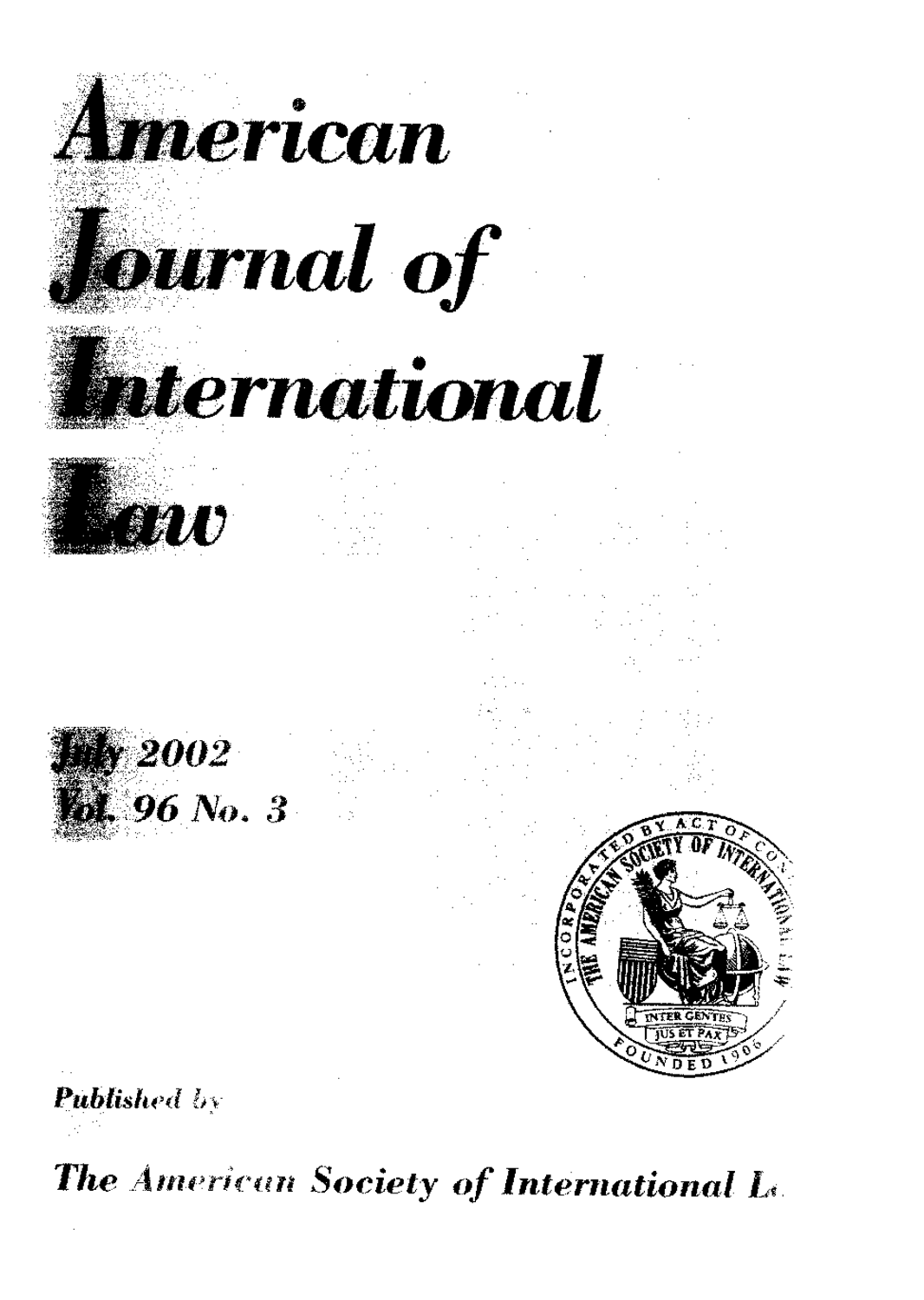# **AMERICAN JOURNAL OF INTERNATIONAL LAW**

**VOL. 96 July 2002** 

## **CONTENTS**

**Human Rights Treaties, Invalid Reservations, and State Consent** *Ryan Goodman*  The author argues that a human rights treaty regime that permits third-party institutions to sever an invalid reservation maximizes state consent. To substantiate this claim, he draws on empirical studies in international relations and analyzes comparative state treaty practice, concluding by proposing an interpretive presumptionfor such a treaty regime in light of the available empirical record.

#### **Legal Aspects of the IMF/WTO Relationship: The Fund's Articles of Agreement and the WTO Agreements** *Deborah E. Siegel*

This article examines the provisions in the WTO Agreements that address interaction with the IMF and recent case law reflecting approaches panels have taken to consulting the Fund. The author points to ambiguities concerning the Fund/WTO relationship in the WTO Agreements and clarifies common misunderstandings about the legal nature of the Fund's activities.

#### **Editorial Comment**

Sex, Gender, and September 11 *Hilary Charlesworth and Christine Chinkin* 

#### **Notes and Comments**

Treaties in Collision? The Biosafety Protocol and the World Trade Organization Agreements *Sobrina Safrin*  Redressing the Wrongs of the International Justice System: Compensation for Persons Erroneously Detained, Prosecuted, or Convicted by the Ad Hoc Tribunals *Stuart Beresford*  **Correspondence** 

The Francis Deák Prize

## **Current Developments**

The Sixth Session (Part Two) and Seventh Session of the Conference

of the Parties to the Framework Convention on Climate Change *David A. Wirth*  Australian Refugee Protection in the Wake of the *Tampa Penelope Mathew* 

## **International Decisions** *Edited by Bernard H. Oxman*

*Arrest Warrant of 11 April 2000 (Democratic Republic of the Congo v. Belgium)* (Alexander Orakhelashvili)

International Court of Justice judgment on immunity of incumbent foreign minister from arrest on charges of war crimes and crimes against humanity committed before taking office

*United States*—*Import Prohibition of Certain Shrimp and Shrimp Products*—*Recourse* to *Article 21.5 oftheDSUby Malaysia* (Louise de La Fayette)

Second WTO Appellate Body ruling on U.S. restrictions on imports of shrimp harvested without adequate means to avoid trapping endangered species of turtles